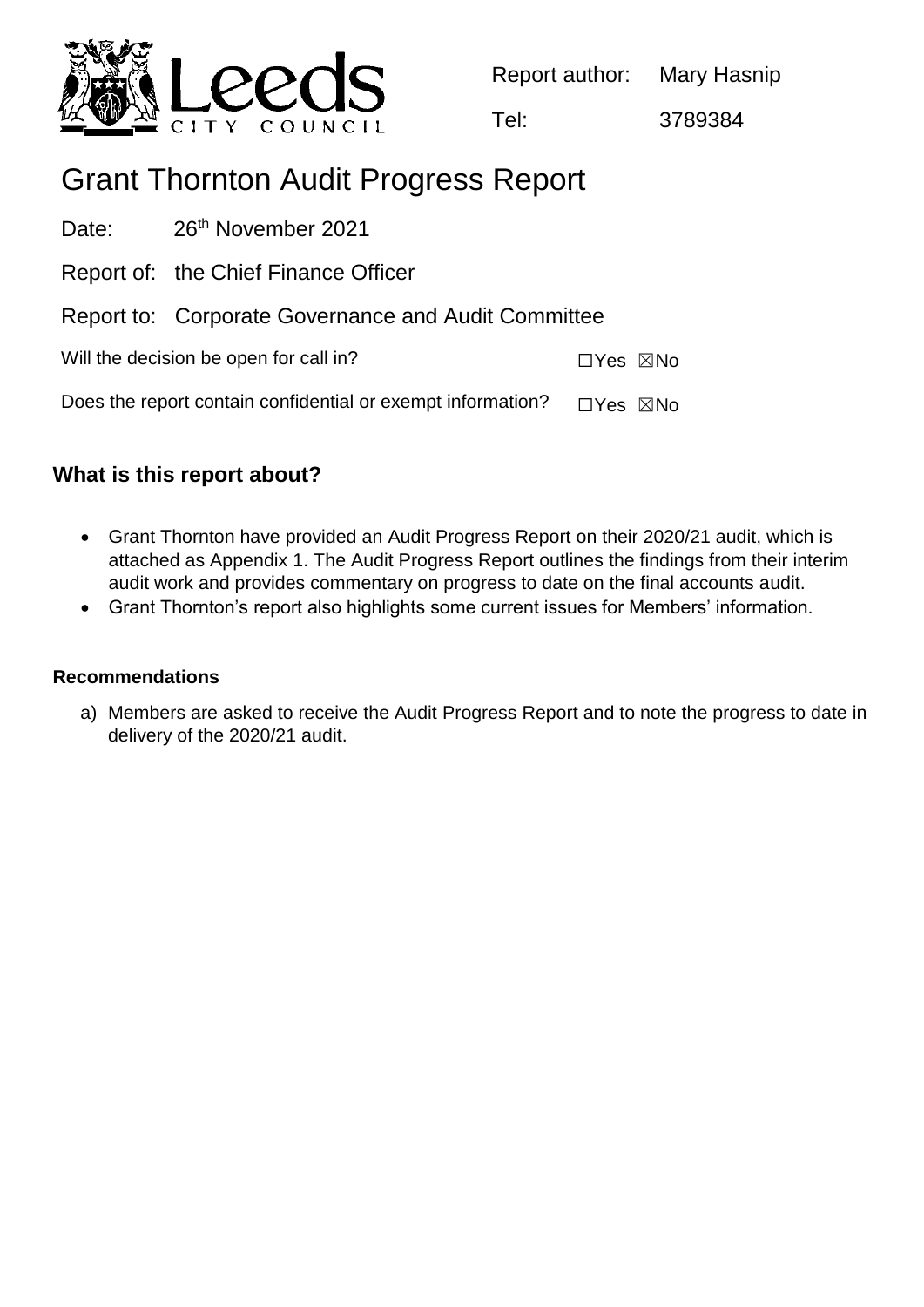#### **Why is the proposal being put forward?**

1 Under the Committee's terms of reference members are required to consider the Council's arrangements relating to external audit, including the receipt of external audit reports.

#### **What impact will this proposal have?**

| <b>Wards Affected:</b>            |            |     |  |
|-----------------------------------|------------|-----|--|
| Have ward members been consulted? | $\Box$ Yes | ⊠No |  |

2 The report outlines Grant Thornton's progress in delivery of the 2020/21 audit.

#### **What consultation and engagement has taken place?**

3 The Audit Progress Report does not raise any issues requiring consultation or engagement with the public, ward members or Councillors.

#### **What are the resource implications?**

4 Grant Thornton's report includes progress and timescales for the audit process to assess whether the Council has in place proper arrangements for securing value for money.

#### **What are the legal implications?**

5 The Audit Progress Report outlines how Grant Thornton are discharging their responsibilities as defined by in the Local Audit and Accountability Act 2014 and the National Audit Office's Code of Audit Practice.

#### **What are the key risks and how are they being managed?**

6 Grant Thornton's audit planning process identified key risks to the preparation of the financial statements and to the council's financial standing, which were reported within their Audit Plan to the July meeting of the Committee. The report outlines the outcome of their interim audit work, which has not identified any weaknesses which would affect their planned audit approach.

#### **Does this proposal support the council's 3 Key Pillars?**

☐Inclusive Growth ☐Health and Wellbeing ☐Climate Emergency

7 The report relates to the council's underlying financial governance arrangements rather than to any specific aspect of service delivery.

#### **Options, timescales and measuring success**

#### **a) What other options were considered?**

8 This report summarises the progress of Grant Thornton's audit for 2020/21.

### **b) How will success be measured?**

9 The report outlines the future progress updates which Grant Thornton intend to provide to the Committee during their audit.